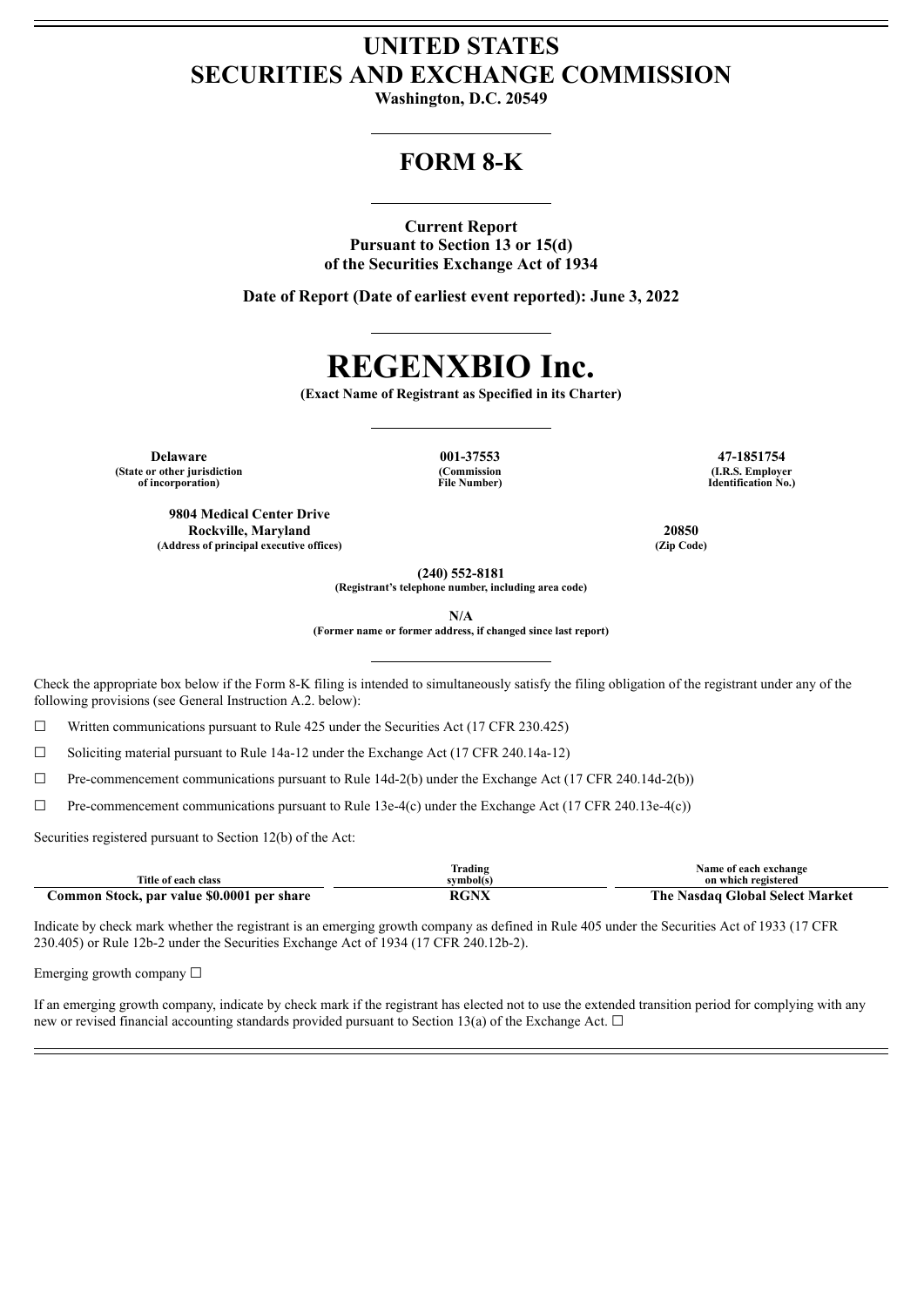#### Item 5.02. Departure of Directors or Certain Officers; Election of Directors; Appointment of Certain Officers; Compensatory **Arrangements of Certain Officers.**

On June 3, 2022, the Board of Directors (the "Board") of REGENXBIO Inc. (the "Company"), based upon the recommendation of the Nominating and Corporate Governance Committee, elected Jennifer Zachary as a Class I director of the Company and a member of the Audit Committee, effective immediately. Ms. Zachary's initial term began after the Company's 2022 annual meeting of stockholders (the "Annual Meeting") and will expire at the Company's 2025 annual meeting of stockholders. The Board has determined that Ms. Zachary is an independent director in accordance with applicable rules of the U.S. Securities and Exchange Commission (the "SEC") and the Nasdaq Global Select Market.

Pursuant to the Company's compensation program for non-employee directors, Ms. Zachary was granted an initial equity award with an aggregate grant date fair value of \$550,000, of which 75% was in the form of a non-statutory stock option and 25% was in the form of restricted stock units ("RSUs"), in each case rounded down to the nearest whole share. The exercise price per share for the option was \$22.84. The option will vest in equal monthly installments over a period of 36 months from the date of the grant and the RSUs will vest in equal increments on each of the first, second and third anniversaries of the first day of the month in which the RSUs were granted, except that in the event of a change of control of the Company or death, the option and RSUs will accelerate and become immediately exercisable and immediately vest, respectively. Ms. Zachary will also receive a \$45,000 annual retainer for her service on the Board and an additional \$10,000 annual retainer for her service on the Audit Committee. Ms. Zachary will be eligible to receive annual equity awards upon the conclusion of each annual meeting of stockholders beginning in 2023. The annual option will vest in equal monthly installments over a period of 12 months from the date of grant and the annual RSUs will vest in full on the first anniversary of the first day of the month in which the RSUs are granted, except that in the event of a change of control of the Company or death, the option and RSUs will accelerate and become immediately exercisable and immediately vest, respectively.

Ms. Zachary has entered into an indemnification agreement with the Company requiring the Company to indemnify her to the fullest extent permitted under Delaware law with respect to her service as a director. The indemnification agreement is in the form entered into with the Company's other directors and executive officers, which was filed as Exhibit 10.1 to the Company's Registration Statement on Form S-1 (File No. 333-206430) filed on August 17, 2015. There are no arrangements or understandings between Ms. Zachary and any other person pursuant to which Ms. Zachary was elected as a director, and neither Ms. Zachary nor any of her immediate family members is a party, either directly or indirectly, to any transaction that would be required to be reported under Item 404(a) of Regulation S-K.

A copy of the Company's press release announcing the election of Ms. Zachary is attached hereto as Exhibit 99.1 and incorporated herein by reference.

## **Item 5.07. Submission of Matters to a Vote of Security Holders.**

The Company held the Annual Meeting on June 3, 2022. The final voting results for each proposal considered at the Annual Meeting are set forth below. For more information on the proposals, see the Company's definitive proxy statement on Schedule 14A filed with the SEC on April 7, 2022 (the "Proxy Statement").

*Proposal* 1: By the following vote, the following two persons were elected to serve as Class I directors until the Company's 2025 annual meeting of stockholders:

| Nominee                       | <b>Votes For</b> | <b>Votes Withheld</b> | <b>Broker Non-Votes</b>              |
|-------------------------------|------------------|-----------------------|--------------------------------------|
| Allan M. Fox                  | 28,832,022       | 7,745,362             | 2,739,014                            |
| Ph.D<br>Alexandra Glucksmann. | 99,499.59 د      | .717,885              | <sup>2</sup> .739,014<br>$\sim\cdot$ |

*Proposal* 2: By the following vote, the stockholders ratified the appointment of PricewaterhouseCoopers LLP as the Company's independent registered public accounting firm for the year ending December 31, 2022:

| Votes For | <b>oainsi</b><br>votes | votes<br>Abstainin | Broker<br>Non<br>Votes<br>. |
|-----------|------------------------|--------------------|-----------------------------|
| u         | ົ<br>30 IF<br>__       | . .<br>$\sim$      |                             |

*Proposal* 3: By the following vote, the stockholders approved, on an advisory basis, the compensation of the Company's named executive officers, as disclosed in the Proxy Statement:

| Votes For | voter<br>Against | votes<br>. Abstaining | Broker Non-Votes |
|-----------|------------------|-----------------------|------------------|
| $-$       | $-$<br>$\Omega$  | $\ddot{\phantom{1}}$  | ıΔ               |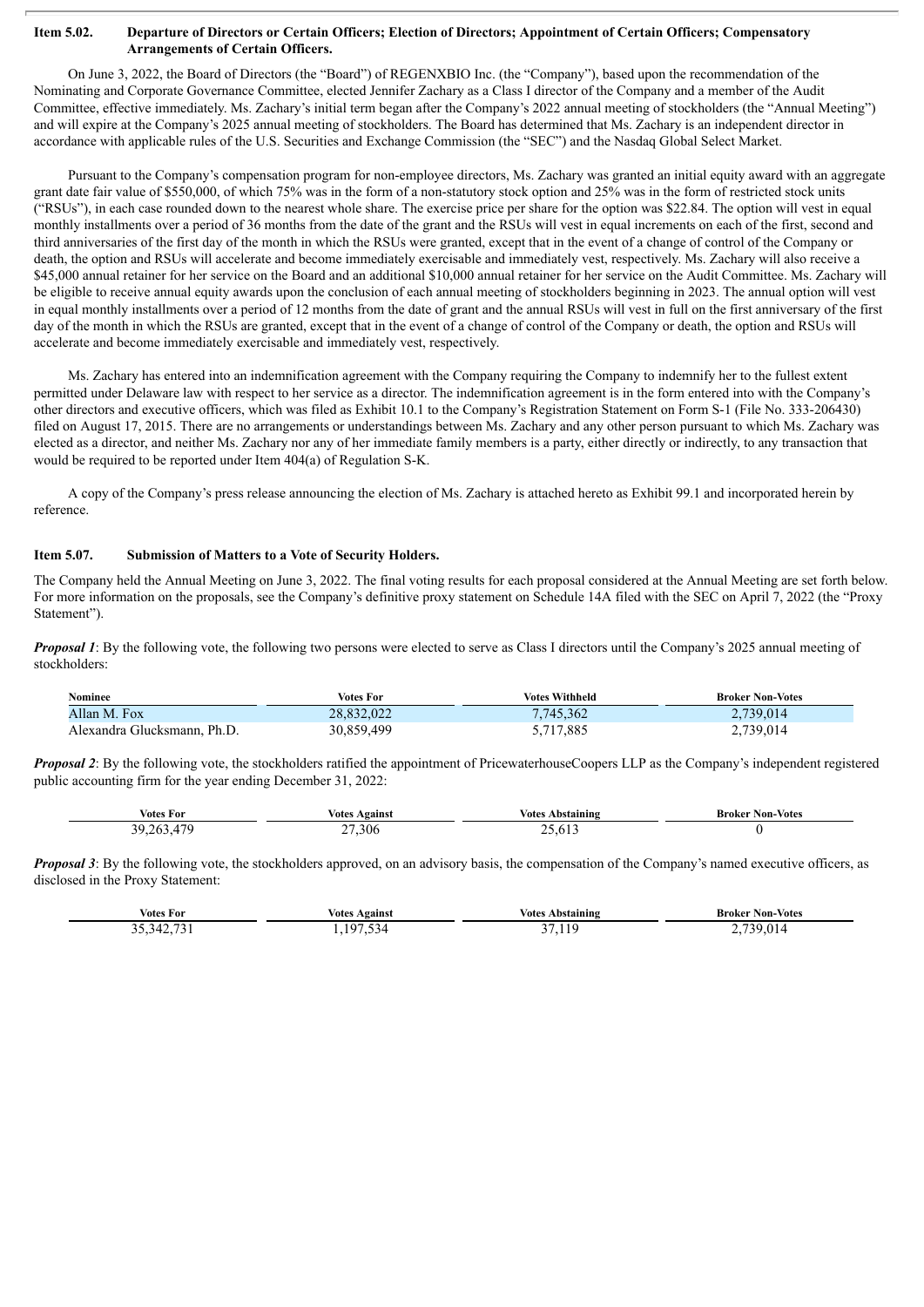## **Item 9.01. Financial Statements and Exhibits.**

(d) Exhibits

| <b>Exhibit No.</b> | <b>Description</b>                                                             |
|--------------------|--------------------------------------------------------------------------------|
| 99.1               | REGENXBIO Inc. press release dated June 7, 2022                                |
| 104                | The cover page from this Current Report on Form 8-K, formatted in Inline XBRL. |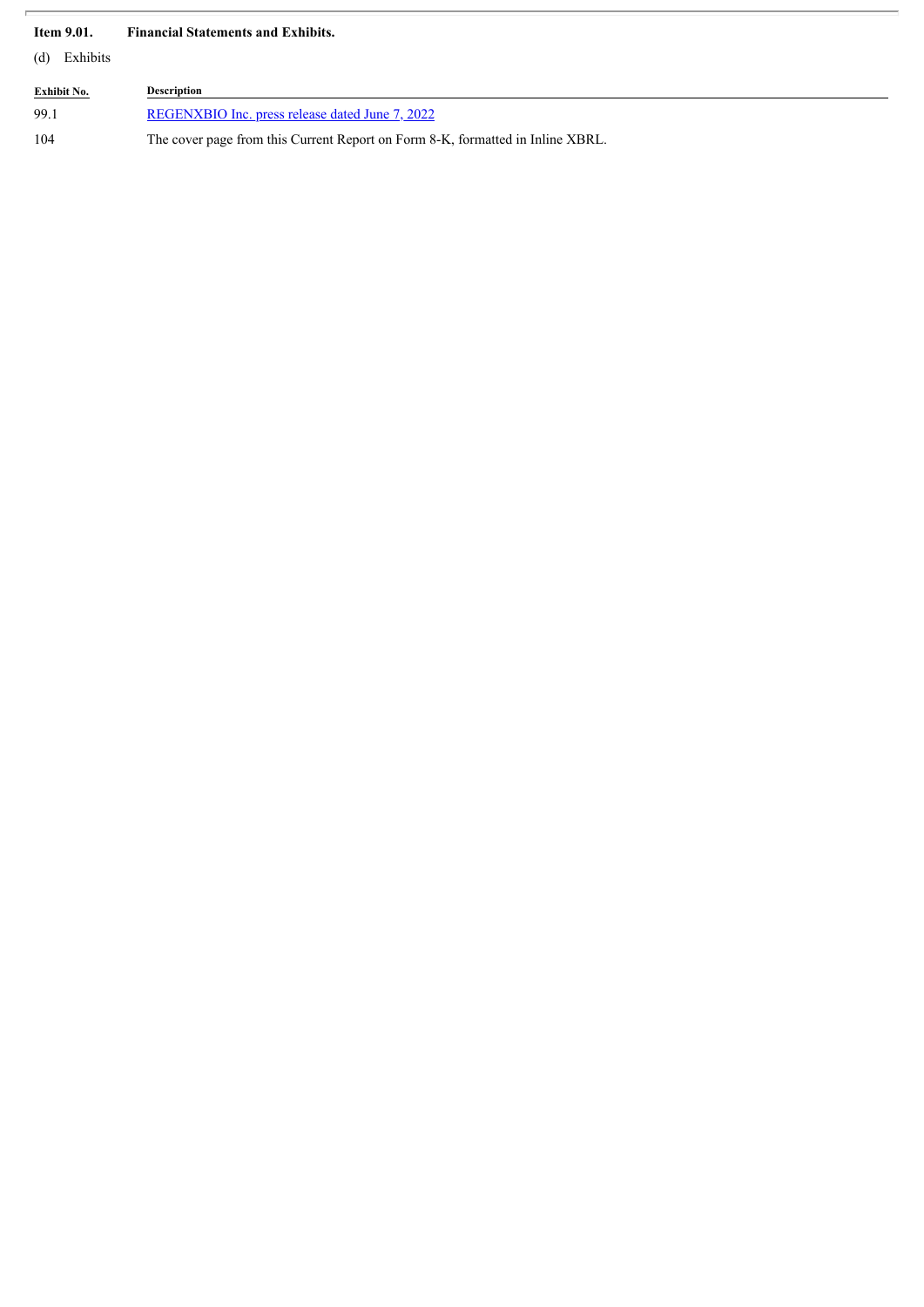**SIGNATURE**

Pursuant to the requirements of the Securities Exchange Act of 1934, the registrant has duly caused this report to be signed on its behalf by the undersigned hereunto duly authorized.

## **REGENXBIO INC.**

/s/ Patrick J. Christmas II

Patrick J. Christmas II Executive Vice President, Chief Legal Officer

Date: June  $7, 2022$  By: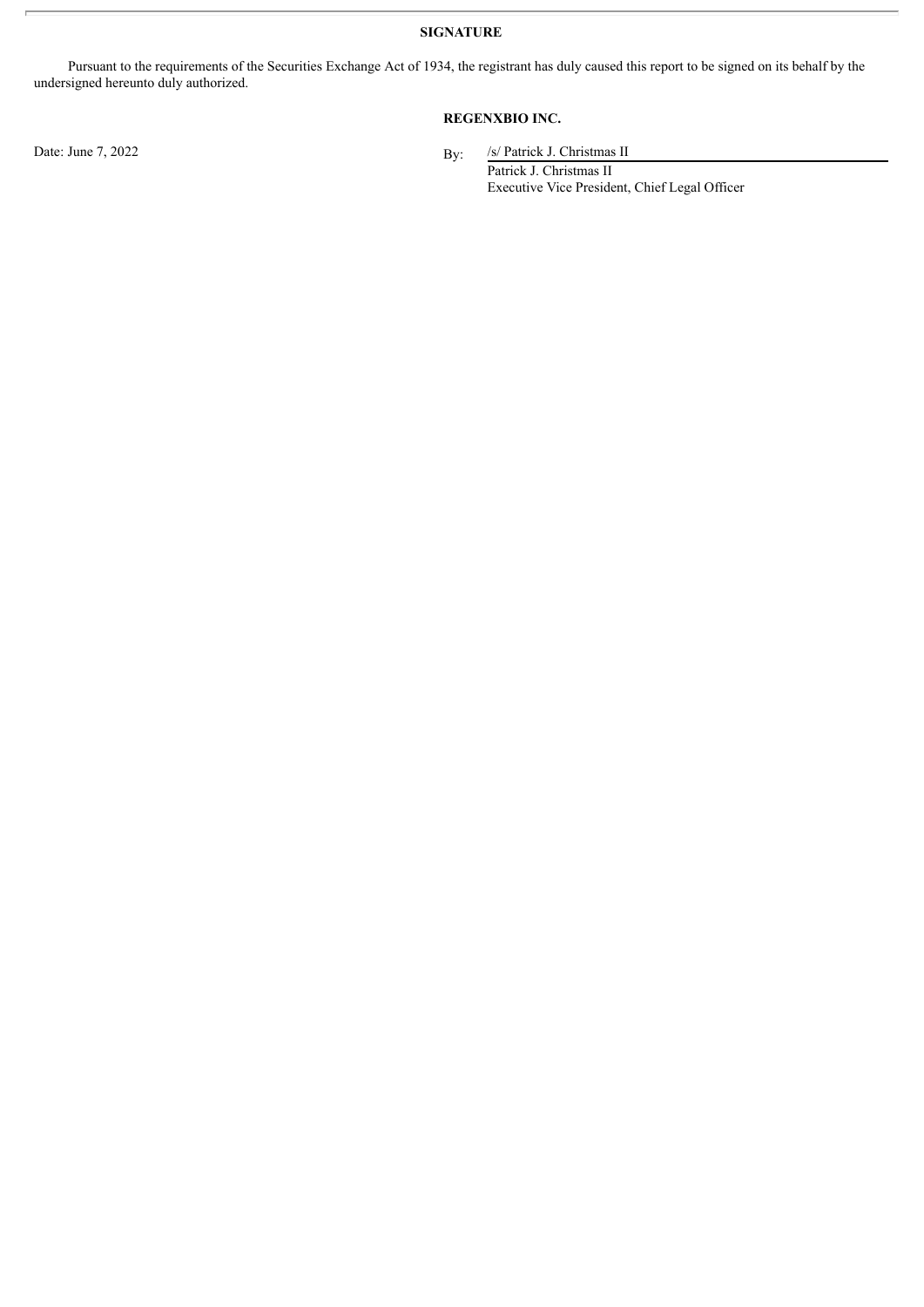<span id="page-4-0"></span>

### **Jennifer Zachary Joins REGENXBIO Board of Directors**

ROCKVILLE, Md., June 7, 2022 (PRNewswire) — REGENXBIO Inc. (Nasdaq: RGNX) today announced the appointment of Jennifer Zachary to its Board of Directors, effective June 3, 2022. Ms. Zachary will serve as a member of REGENXBIO's Audit Committee and brings 20 years of legal and regulatory experience working in the pharmaceutical and medical device industries.

"We are pleased to welcome Jennifer to our Board of Directors," said Kenneth T. Mills, President and Chief Executive Officer of REGENXBIO. "Jennifer is an accomplished pharmaceutical executive with a wealth of knowledge and experience. I am certain she will be a great addition to our Board and we look forward to her contributions as we execute against our '5x'25' strategy and grow our pipeline of AAV Therapeutics."

"I am honored to join the REGENXBIO Board of Directors. This is an exciting time for the company as it executes on its strategy, grows its pipeline, and seeks to improve lives," said Ms. Zachary. "REGENXBIO is a leader in the development of gene therapies across a broad range of diseases. I look forward to collaborating with the Board and the company's management team to support bringing these critical gene therapies to patients."

Ms. Zachary is the Executive Vice President and General Counsel of Merck. In this role, she serves as a legal advisor to Merck's directors and executives, leads the company's office of general counsel and sets the company's global legal strategy. She is also responsible for the company's global safety and environment, and global security functions. Prior to joining Merck, Ms. Zachary was a partner and associate at the international law firm Covington & Burling, LLP. She practiced in the area of pharmaceutical and medical device regulatory law and advised a wide range of manufacturers and trade associations on compliance with government requirements for the development, manufacture and sale of their products. Prior to that, Ms. Zachary served as an Associate Chief Counsel for enforcement at the U.S. Food and Drug Administration and as a Special Assistant U.S. Attorney in the Civil Division of the U.S. Attorney's Office for the District of Columbia.

Ms. Zachary holds a B.S./B.A. in biology and chemistry from Arizona State University and a J.D. from Harvard Law School.

### **About REGENXBIO Inc.**

REGENXBIO is a leading clinical-stage biotechnology company seeking to improve lives through the curative potential of gene therapy. REGENXBIO's NAV Technology Platform, a proprietary adeno-associated virus (AAV) gene delivery platform, consists of exclusive rights to more than 100 novel AAV vectors, including AAV7, AAV8, AAV9 and AAVrh10. REGENXBIO and its third-party NAV Technology Platform Licensees are applying the NAV Technology Platform in the development of a broad pipeline of candidates, including late-stage and commercial programs, in multiple therapeutic areas. REGENXBIO is committed to a "5x'25" strategy to progress five AAV Therapeutics from our internal pipeline and licensed programs into pivotal-stage or commercial products by 2025.

 $###$